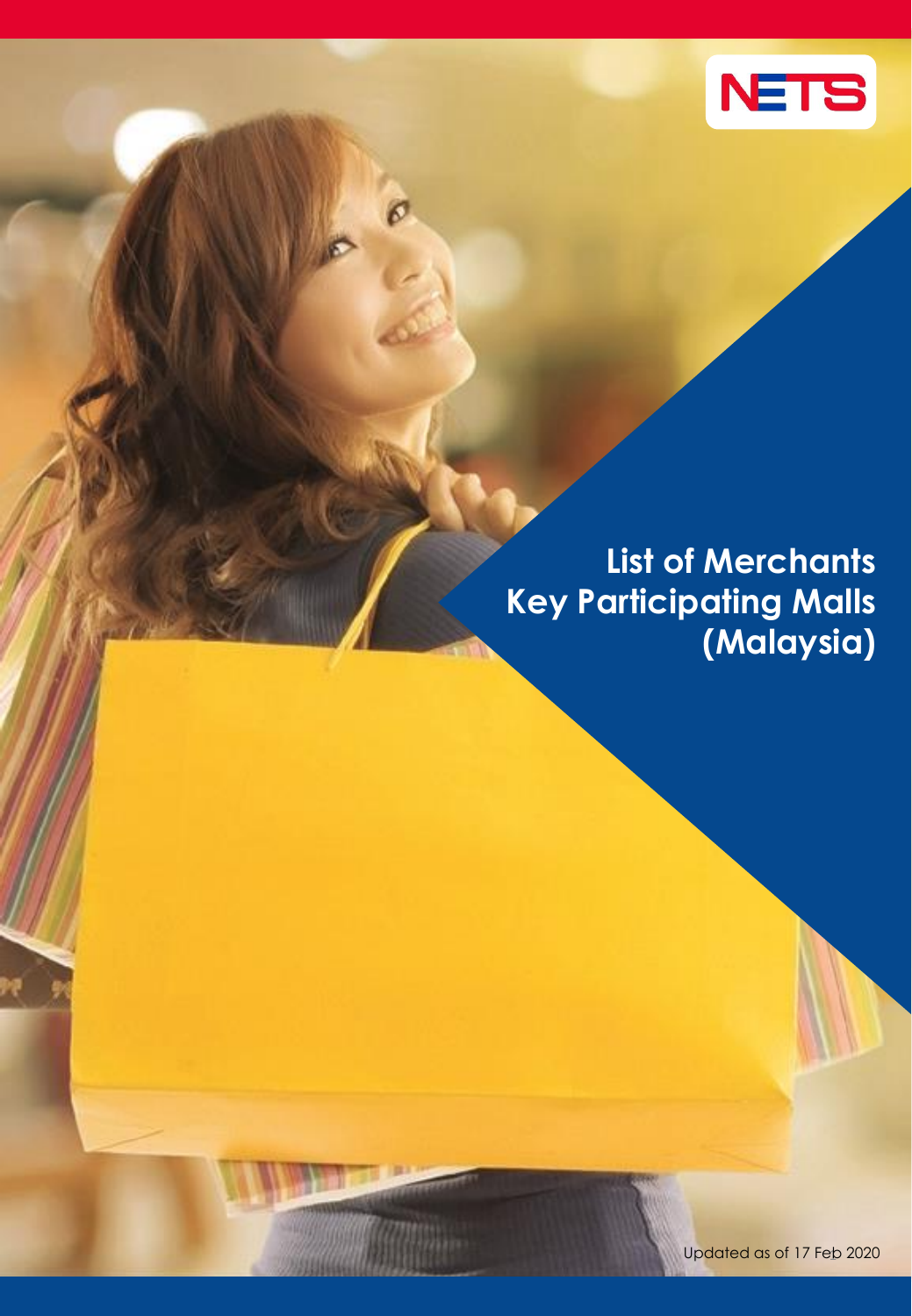## **Johor Bahru City Square**

| <b>Merchant Name</b>                   | <b>Location</b>                         | Category                     |
|----------------------------------------|-----------------------------------------|------------------------------|
| <b>AK Noodles</b>                      | Level 2 - Lot J2-12                     | F&B                          |
| Apex                                   | Level 1 - J1-09B                        | <b>Beauty &amp; Wellness</b> |
| Astons                                 | Level 5, Lot J5-13&14                   | F&B                          |
| Crystal                                | Level $4 -$ Lot MS-19                   | Sports & Lifestyle           |
| D'Man                                  | Level 4 - Lot MS-04                     | Fashion                      |
| E.EX Salon Spa                         | Level 5 - Lot J5-15                     | <b>Beauty &amp; Wellness</b> |
| E3 Hair Salon                          | Level 4 - Lot MS-28 & 29                | Beauty & Wellness            |
| Era Ace Brow Bar                       | Level $4 -$ Lot : M4-03                 | <b>Beauty &amp; Wellness</b> |
| Eyesmate                               | Level 3 - M3-07A                        | Optical                      |
| Food Paradise                          | Level 6 - Lot : J6-09                   | F&B                          |
| <b>Grace Maternity Wear</b>            | Level 4 - J4-04                         | Fashion                      |
| Heetea                                 | Level 5 - Lot : MK5-01, MK5-02 & MK5-03 | F&B                          |
| Ho Seng Kee                            | Level 6 - Lot J6-07                     | F&B                          |
|                                        |                                         | Electronics &                |
| Huawei                                 | Level $3 -$ Lot : J $3-09$              | Telecommunication            |
| Idol I Do                              | Level 5 - Lot J5-22                     | Sports & Lifestyle           |
| <b>IMC Dental &amp; Medical Centre</b> | Level 5 - Lot J5-06                     | <b>Beauty &amp; Wellness</b> |
| <b>INK</b>                             | Level 4 - Lot MS-38 & 39                | Fashion                      |
| Jean Yip Hub                           | Level 4 - J4-15, 16 & 17                | Beauty & Wellness            |
| Juice Works                            | Basement 1 - Lot MB-10A                 | F&B                          |
| Kookie's                               | Level $4 -$ Lot M4-04                   | Fashion                      |
| Lens:Me                                | Level 2 - Lot J2-01                     | Optical                      |
| Llao Llao                              | Level $3 -$ Lot MF-11                   | F&B                          |
| Melissa                                | Level $1 - Lot : J1-10B$                | Fashion                      |
| Mika                                   | Level $3 - MF - 01$ & 02                | F&B                          |
| Miyakori Coffee                        | Level 5                                 | F&B                          |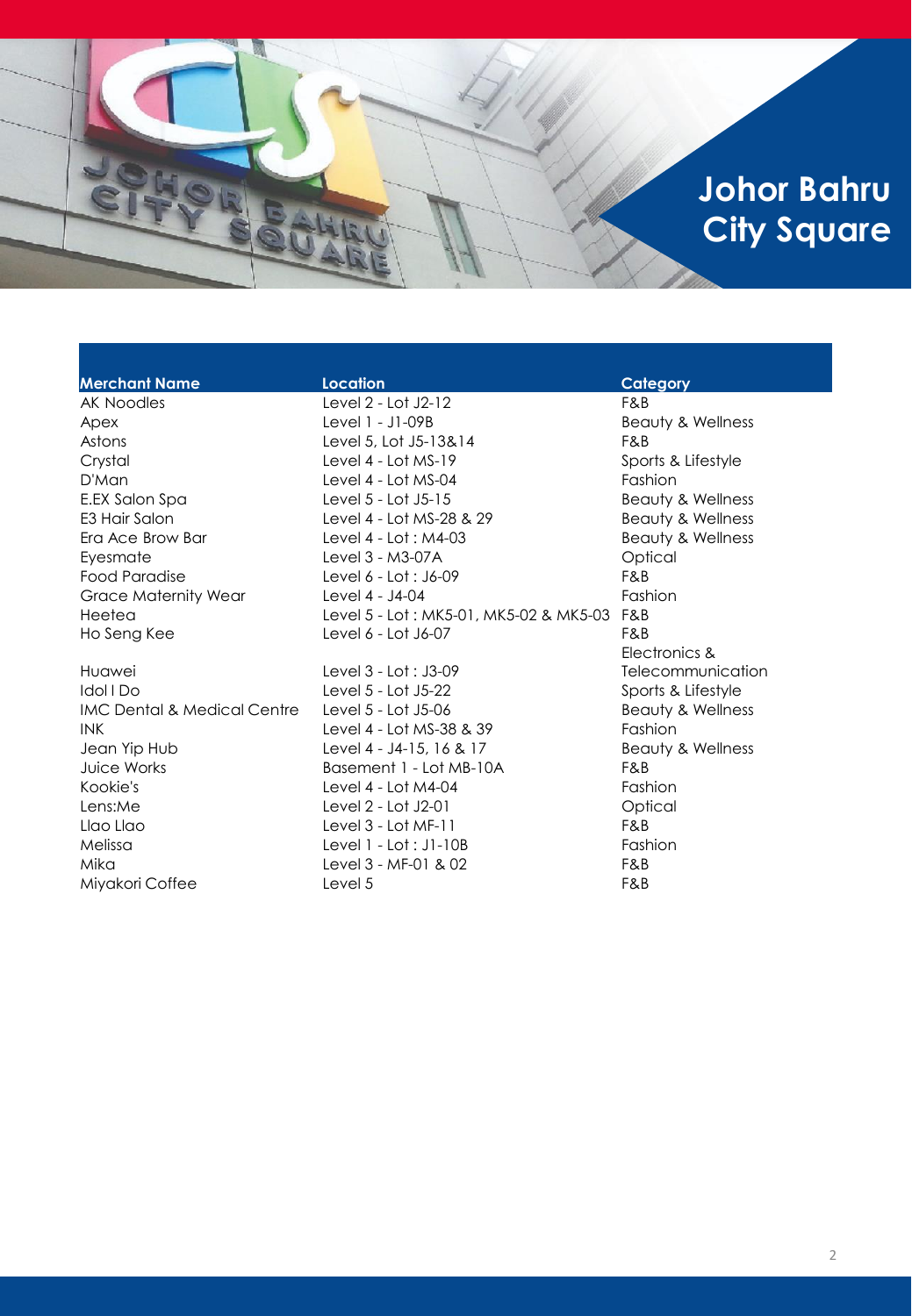## **Johor Bahru City Square**

mm Cineplexes

### **Merchant Name Location Category** Level 5&6&7 - M5-03&04, J6-01 & J7- 01, M7-01 Sports & Lifestyle MOG Level 2 - M2-16 Coptical My Attitude **Lot M4-01, Level 4** Fashion Naruko Level 2 - MK2-13 Beauty & Wellness Nutshell Level 3 - Lot : MKF – 05 F&B Nyonya Leaf Level 3 - Lot MK3-06 & 07 F&B OOPPA Level 4 - Lot M4-13 & 14 Optical Pewter Ware & Gift The Level 4 - Lot J4-12 Sports & Lifestyle Popular Level 4 - Lot J4-06A, 07 & 07A Sports & Lifestyle Protrim Level 4 - J4-01 Beauty & Wellness Reds **Reds Reds Reds Reds Reds Reds Reds Reds Beauty & Wellness** SK Jewellery **Level 1 - Lot M1-02** Jewellery & Watches Smart Tech Level 4 - Lot J5-20 Sports & Lifestyle Sox World Level 4 - J4-05A Fashion Subway Level 3 - J3-19 F&B The Bag Shop Level 4 - M4-12 & M4-12A Fashion The Body Shop **Level 1 - M1-19** Beauty & Wellness The Invisible **Level 4 - Lot MS-48A** Fashion Thomas & Guys Level 4 - J4-02 & 03 Beauty & Wellness Vihoon Collection Level 4 - MS-55 Fashion Wong Kok Char Chan Teng Level 3 - Lot MF-21 F&B Xenus Concept Level 3 - J3-01 Fashion

U Mobile  $\qquad \qquad$  Level 3 - Lot J3-08 Electronics & Telecommunication Realtones City **Level 3 - Lot J3-08** Electronics & Telecommunication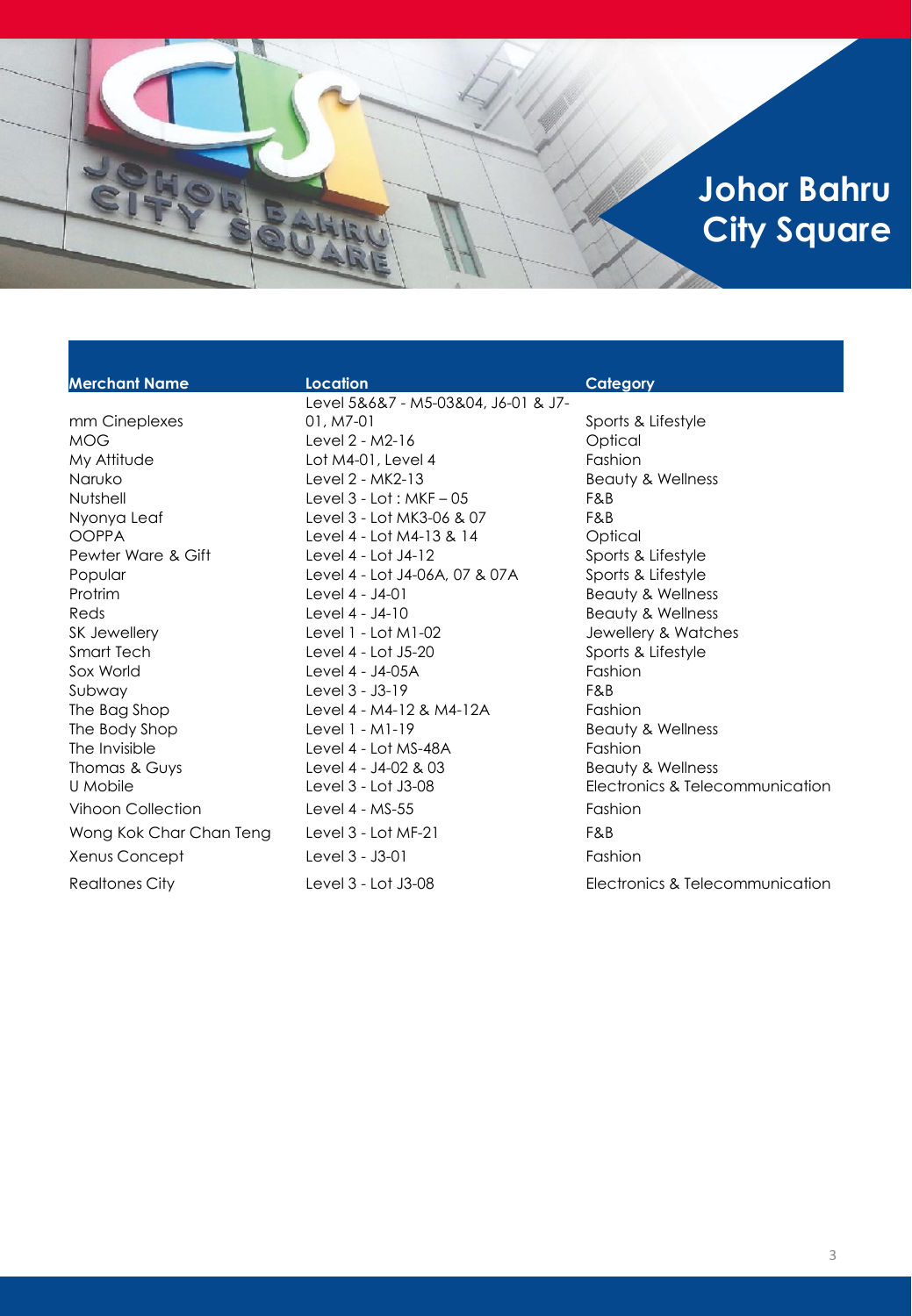## **Paradigm Mall, Johor Bahru**

### **Merchant Name Location Category**

7 Dayz Lot 63,63 A & 65, Level UG Fashion A Cuts Studio **Lot 10, Level 3** Beauty & Wellness Adele **Lot 4FK-03A, Level 4** Jewellery & Watches Aston Lot F-26, Level 3 F&B Aurora Mode Accessory Lot 17, 18 & 19, Level 4 Jewellery & Watches Ayam Penyet Best Lot 31, Level 4 F&B Bee Shop Contract Lot 23, Level G F&B Birkenstock Lot 67, Level G Fashion Blue Ice Skating Rink Lot 30, Level 3 Sports & Lifestyle Camp5 Lot 08, Level 7 Sports & Lifestyle Chatto Lot FK-12I , Level 3 F&B Cherries Clothing Lot 15B, Level 4 Fashion Comfort Style Lot F-65, Level 3 Fashion Cosas United Lot 18, Level 2 Fashion D'Shang Hai Lot 25, Level UG F&B Daily Fresh **Lot K-26, Level 4** F&B Dressing Paula **Lot 012, Level UG** Fashion DVC Borneo Wellness Lot 11, Level 3 Beauty & Wellness DZI Kingdom Lot 57, Level UG Jewellery & Watches Emack & Bolio Lot K21 & 22, Level 4 F&B F.O.S Lot 52, Level 1 Fashion Food Arcade Lot , Level 4M F&B GB Collection Lot 73A, Level 1 Fashion Good Coffee Lot K01, Level UG F&B Guardian Lot 16 & 17, Level G Health & Pharmacy Hairo Lot 60, Level 4 Beauty & Wellness Herbal Farmer Lot 21 & 22, Level 2 Beauty & Wellness Hipper Lot 10, Level 1 Fashion HLA Lot 72, Level G Fashion Hundred% Lot 77, Level 4 Fashion Hwa Ching Games Lot 05&06, Level 7 Sports & Lifestyle Idol Ido! Lot 03 & 03A, Level 7 Sports & Lifestyle I-TOYZ Lot 57, Level 2 Sports & Lifestyle Japan IPL **Lot 57, Level 3** Beauty & Wellness Jeuk Sing Café Lot K 01A, Level 1 F&B Kamelah Tobacco House Lot 25, Level G Sports & Lifestyle Kawai Kids **East Communist Communist Communist Communist Communist Communist Communist Communist Communist Communist Communist Communist Communist Communist Communist Communist Communist Communist Communist Communist Commu** La' Farine **Lot K - 12E, F, G & H, Level 3** F&B Lao Zi Hao Lot 35, 35A, 41A & 41B, Level G F&B Lucky Gems Lot 03, Level 3 Jewellery & Watches

Boss Accessories Lot K11, Level 3 Electronics & Telecommunication Celcom Exclusive Partner Lot 49, Level 3 Electronics & Telecommunication HomePro Lot 10, Level B Electronics & Telecommunication Huawei Lot 47, Level 3 Electronics & Telecommunication Huawei Lot 06, Level 3 Electronics & Telecommunication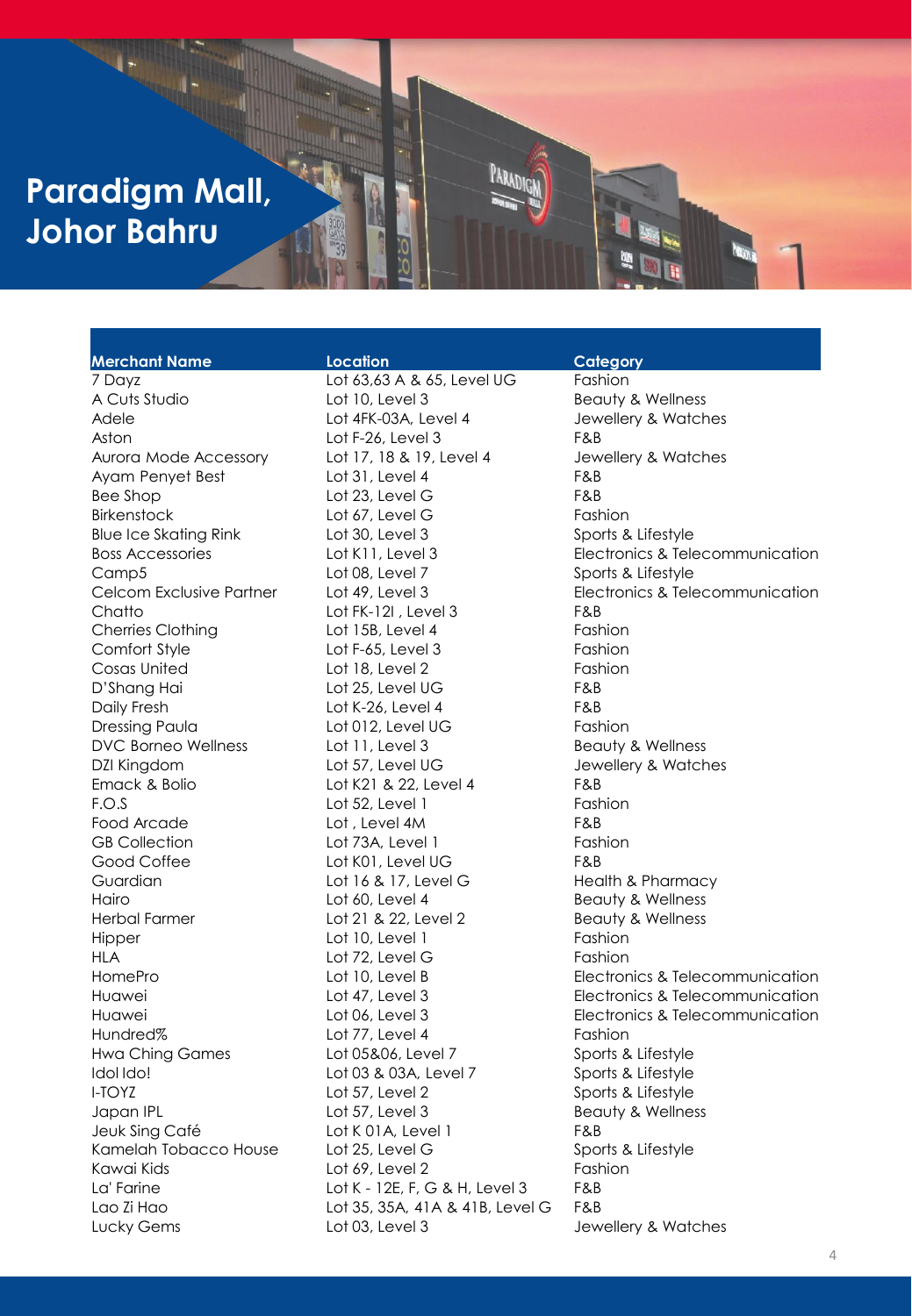## **Paradigm Mall, Johor Bahru**

### **Merchant Name Location Category**

Missy's Q Boutique Lot 17, Level 2 Fashion Naelofar Concept Store Lot K-19, Level 4 Fashion Number76 Lot 59&60, Level 2 Beauty & Wellness Ukunili Ukulele Lot 62, Level 4 Sports & Lifestyle

Lulala Lot 26, Level G F&B Marrybrown Lot 42, 43 & 43A, Level G F&B Mazzo Di Fiore **Lot 03, Level B** Sports & Lifestyle Michiro Lot 53B, Level UG Fashion Miki Bakery **Example 2018** Lot K-05A, Level 1 Mixit Lot 07, Level 1 Fashion MIXXO Lot 75, 76 & 77, Level G Fashion MOG Lot 68, Level UG Optical Nail essence The Lot 63, Level 3 Beauty & Wellness Nana **Nana Lot 58 & 59, Level 1** Fashion Nyonya Leaf Lot K 01B&02, Level 2 F&B Okaidi Lot 19, Level 2 Fashion Osim Lot 16, Level 3 Sports & Lifestyle Pastell **Example 2** Lot 58, Level 2 Sports & Lifestyle Peniwern Lot 13A & 15, Level 2 Fashion Pet Lovers Centre Lot 01, Level B Sports & Lifestyle Popular Contract Lot 66, Level 3 Sports & Lifestyle Pro Nail **Pro Nail Contract Contract Contract Contract Contract Contract Contract Contract Contract Contract Contract Contract Contract Contract Contract Contract Contract Contract Contract Contract Contract Contract Contr** Romensa **Lot 10, Level 1** Fashion Seven Castle **Subset Castle 3 Contract Contract Contract Contract Contract Contract Contract Contract Contract Contract Contract Contract Contract Contract Contract Contract Contract Contract Contract Contract Contract Con** Show Fashion **Show Fashion** Lot 09, Level 1 Fashion Showroom Lot 76, Level 4 Fashion Slumberland Lot 03A, Level 3 Sports & Lifestyle Soon Thye Hang **Lot K-35, Level 4** Beauty & Wellness Spao & Shoopen Lot 57, 58, 59 & 60, Level G Fashion Spao, Shoopen Lot 42 - 47, Level UG Fashion Spiffy **Spiffy Lot 69, Level UG** Fashion Subway Lot 36 & 37, Level G F&B Super Food and Smoothie Lot K03, Level 2 F&B The Bag Shop Lot 57 & 58, Level 4 Fashion The Chicken Rice Shop Lot 35, Level 4 F&B The Piece **Lot 05, Level 3** Beauty & Wellness **COVER** Village Grocer **Lot 29, Level G** Supermarket & Specialty Xenus **Contract Contract Contract Lot 55, Level 1** Fashion Yamaha **Lot 68, Level 2** Sports & Lifestyle Zonky **Lot 57, Level 1** Fashion

# Remax **Remax Electronics & Telecommunication Electronics & Telecommunication** Smart Station Lot 53, Level 3 Electronics & Telecommunication Smart Tech Lot 43A, Level 3 Electronics & Telecommunication U-Mobile **Lot 51, Level 3** Electronics & Telecommunication WK **Electronics & Telecommunication** Lot 05, Level 4 Electronics & Telecommunication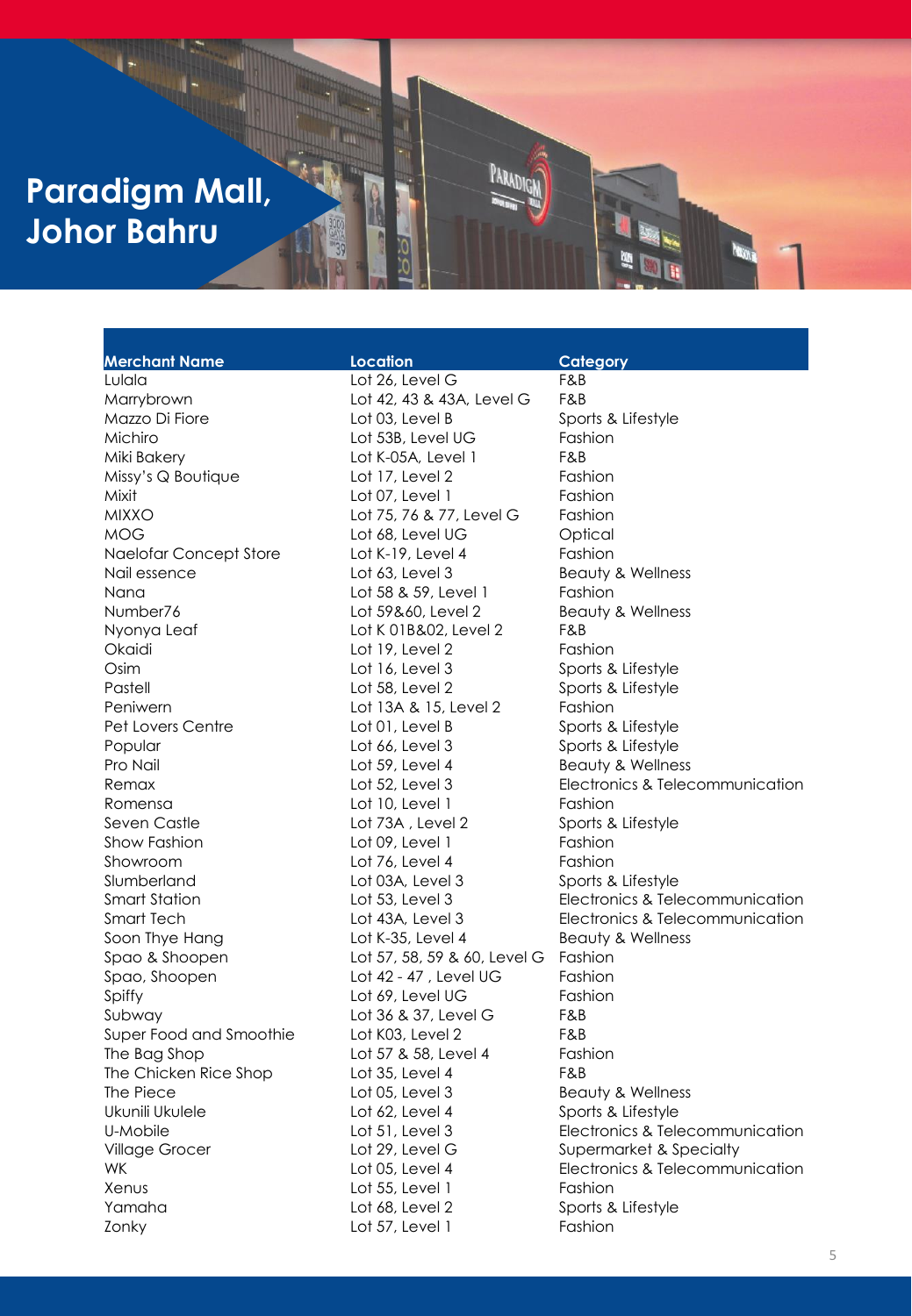

| <b>Merchant Name</b>            | Location               | Category                         |
|---------------------------------|------------------------|----------------------------------|
| <b>7Dish Cafe</b>               | L2 550a/019b           | F&B                              |
| <b>Ascentouch Resources</b>     | L3 648 - 653           | Electronics & Telecommunications |
| Cece Beauty                     | L <sub>3</sub> 026     | <b>Beauty &amp; Wellness</b>     |
| Constage                        | L2 313/314/353/354     | Fashion                          |
| Dees Simplicity                 | L3 027/028/029         | Fashion                          |
| <b>English Ballet Academy</b>   | L4012/013              | Sports & Lifestyle               |
| Evergreen Food Court            | L1 020 to 031          | F&B                              |
| Eyesmate                        | L1 064                 | Optical                          |
| <b>FNP Entertainment Store</b>  | L1 605/606             | Sports & Lifestyle               |
| Foto CLS                        | L <sub>2</sub> 204     | Electronics & Telecommunications |
| Hawk Tyre                       | L1 037/038/039         | Supermarket & Specialty          |
| Hi Mirror (Peniwern)            | L <sub>2</sub> 202     | Fashion                          |
| Hua Li Fashion                  | L1 223/224             | Fashion                          |
| In Red Hair Salon               | L1 055                 | <b>Beauty &amp; Wellness</b>     |
| lnk                             | L2026a                 | Fashion                          |
| Itsu World                      | L3 223/224             | Electronics & Telecommunications |
| Just Come Fashion House         | L3 279/280/281/282     | Fashion                          |
| Ke Ren Lai                      | L2 008/009             | F&B                              |
| Khunya Thai Restaurant          | <b>FS-02</b>           | F&B                              |
| Komonoya                        | L3 763                 | Sports & Lifestyle               |
| Lu La La                        | L3 038                 | Supermarket & Specialty          |
| Mi Store                        | L3 211/212             | Electronics & Telecommunications |
| Mixit                           | L <sub>2</sub> 024     | Fashion                          |
| Momo Boutique                   | L2 378/379             | Fashion                          |
| Moote Eyewear                   | L1 247/265             | Optical                          |
| Nail Essence                    | L3020a                 | Beauty & Wellness                |
| Natural Health Farm             | L3 065                 | <b>Beauty &amp; Wellness</b>     |
| Perfection Car Care Centre      | L1 042                 | Supermarket & Specialty          |
| SD Perfume                      | L <sub>2</sub> 647     | <b>Beauty &amp; Wellness</b>     |
| Sparks                          | L3 043                 | Fashion                          |
| Spiffy                          | L <sub>2</sub> 634/641 | Fashion                          |
| Sushi Sensei                    | L <sub>2</sub> 002     | F&B                              |
| TakeTeam Hair Salon             | L1 053/054             | <b>Beauty &amp; Wellness</b>     |
| Tao Yuan                        |                        | F&B                              |
|                                 | L1 081/082             |                                  |
| The Bag Shop<br>Ukunili Ukulele | L1 068/069             | Fashion                          |
|                                 | L1 205<br>L1 234/255   | Sports & Lifestyle               |
| UZ Boutique                     |                        | Fashion                          |
| U Unice                         | L3 262/263             | Supermarket & Specialty          |
| V. Vogue                        | L2 326/327/365/366     | Fashion                          |
| Vintage Studio                  | L1 049/050/051         | Beauty & Wellness                |
| Vorale                          | L <sub>2</sub> 037b    | Fashion                          |
| <b>VV Beauty Group</b>          | L3 022                 | <b>Beauty &amp; Wellness</b>     |
| Westime                         | L2 305/306/345/346     | Jewellery & Watches              |
| Yong Sheng Gift Shop            | L3 037                 | Supermarket & Specialty          |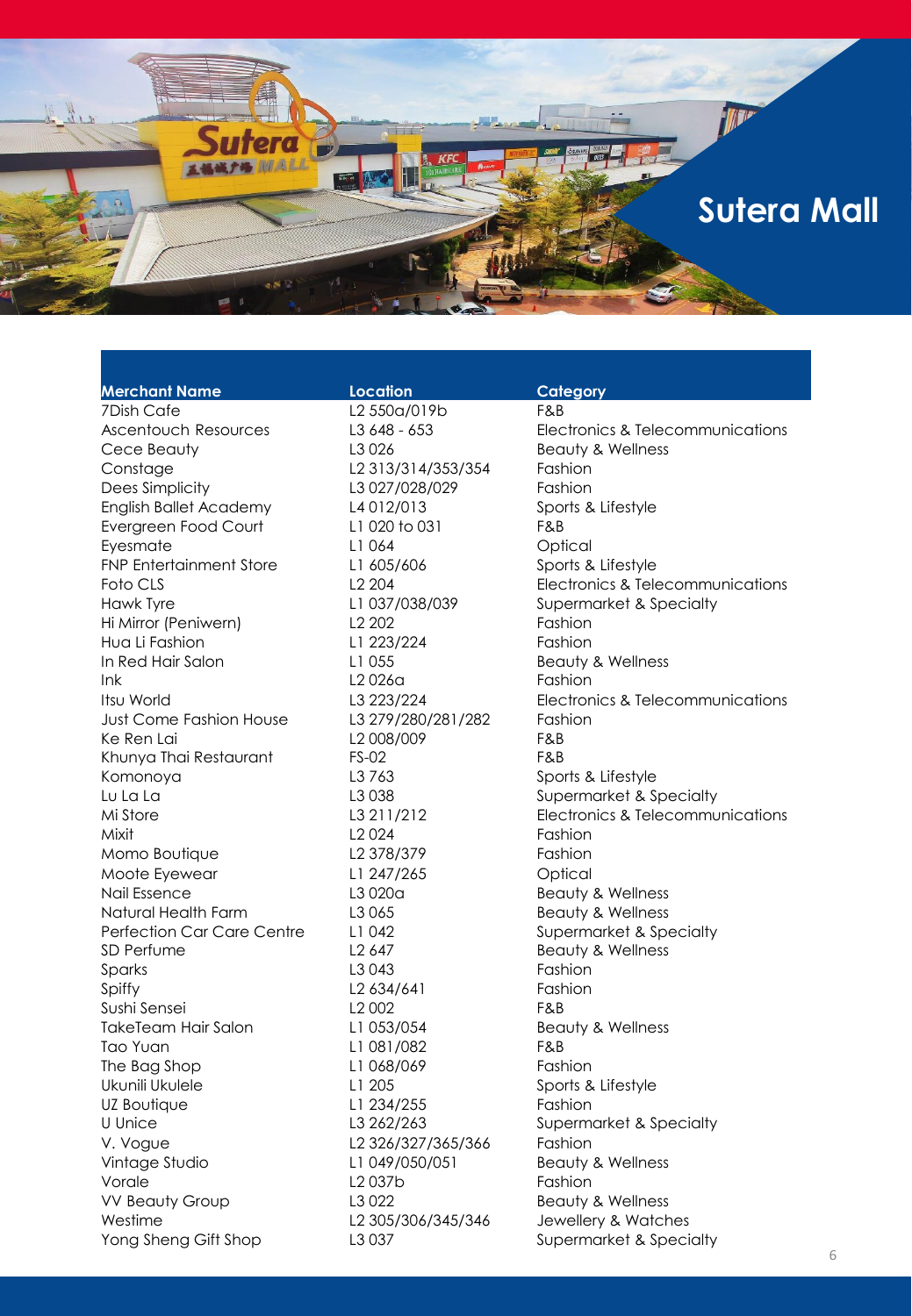## **KSL Mall**

| <b>Merchant Name</b>                | <b>Location</b> | Category                       |
|-------------------------------------|-----------------|--------------------------------|
| 68°c Specs                          | $L1 - 100$      | Optical                        |
| <b>Ban Heang</b>                    | $LG-TC-15$      | F&B                            |
| <b>Body Glove</b>                   | $G-15$          | Sports & Lifestyle             |
| <b>Botanical Seasons Hair Story</b> | $L1 - 105$      | F&B                            |
| CAC Tech Sdn Bhd (Xiao Mi)          | L1-012          | Electronic & Telecommunication |
| Candy Coat Nail Salon               | $L2-111$        | Beauty & Wellness              |
| Candy Shevin Fashion                | $LG-69$         | Fashion                        |
| Cheveux 9                           | L1-081          | <b>Beauty &amp; Wellness</b>   |
| Colora Hair & Nail Salon            | 25              | Beauty & Wellness              |
| D Asia Massage Therapy              | $L1-16$         | Beauty & Wellness              |
| <b>Eyesmate Optical</b>             | $LG-78$         | Optical                        |
| Good Fashion House                  | L1-103 & 134    | Fashion                        |
| <b>HI STYLE</b>                     | L1-84 & 85      | Fashion                        |
| <b>Hwa Ching Games</b>              | $L2-53$         | Sports & Lifestyle             |
| Ikute Nails & Eyelash               | $L1 - 78$       | Beauty & Wellness              |
| Ke Ren Lai Restaurant               | L2              | F&B                            |
| Komonoya                            | L1-83 & L1-EXPO | F&B                            |
| L Sportswear                        | $L1-120$        | Sports & Lifestyle             |
| Le Beaute Nail                      | $L2-117$        | Beauty & Wellness              |
| M-Trend                             | $G-20$          | Optical                        |
| <b>Magical Nails</b>                | $L1-122$        | Beauty & Wellness              |
| <b>MOG</b>                          | $G-23$          | Optical                        |
| Moote Fashion sdn Bhd               | $LG$ -03A       | Optical                        |
| Nails Season                        | $L2-110$        | <b>Beauty &amp; Wellness</b>   |
| Natural Health Farm                 | LG-83           | <b>Health &amp; Pharmacy</b>   |
| NZ Hair Salon                       | L2-90 & 91      | Beauty & Wellness              |
| NZ Newz Salon                       | $L2-10$         | Beauty & Wellness              |
| <b>One Herbal Stations</b>          | $LG-74$         | Supermarket & Specialty        |
| Qmac Trading                        | 121             | Electronic & Telecommunication |
| QQ Kids Fashion House               | $L1-132$        | Fashion                        |
| Relax Zone                          | $L2-114$        | Beauty & Wellness              |
| Salon Vin Hair & Salon              | $L1-70$         | <b>Beauty &amp; Wellness</b>   |
| Samsung                             | $L1-08$         | Electronic & Telecommunication |
| Sea Horse Mattress                  | $LG-73$         | Sports & Lifestyle             |
| Soap Gallery                        | $LG-15$         | Sports & Lifestyle             |
| Sotong House                        | $LG-32$         | Supermarket & Specialty        |
| SUPER CUBE                          | $L2-113$        | Sports & Lifestyle             |
| Sushi House                         | L1-099          | F&B                            |
| Tao Yuan                            | $L2-83$         | F&B                            |
| Tao Yuan                            | LG-10, 11 & 12  | Supermarket & Specialty        |

H

city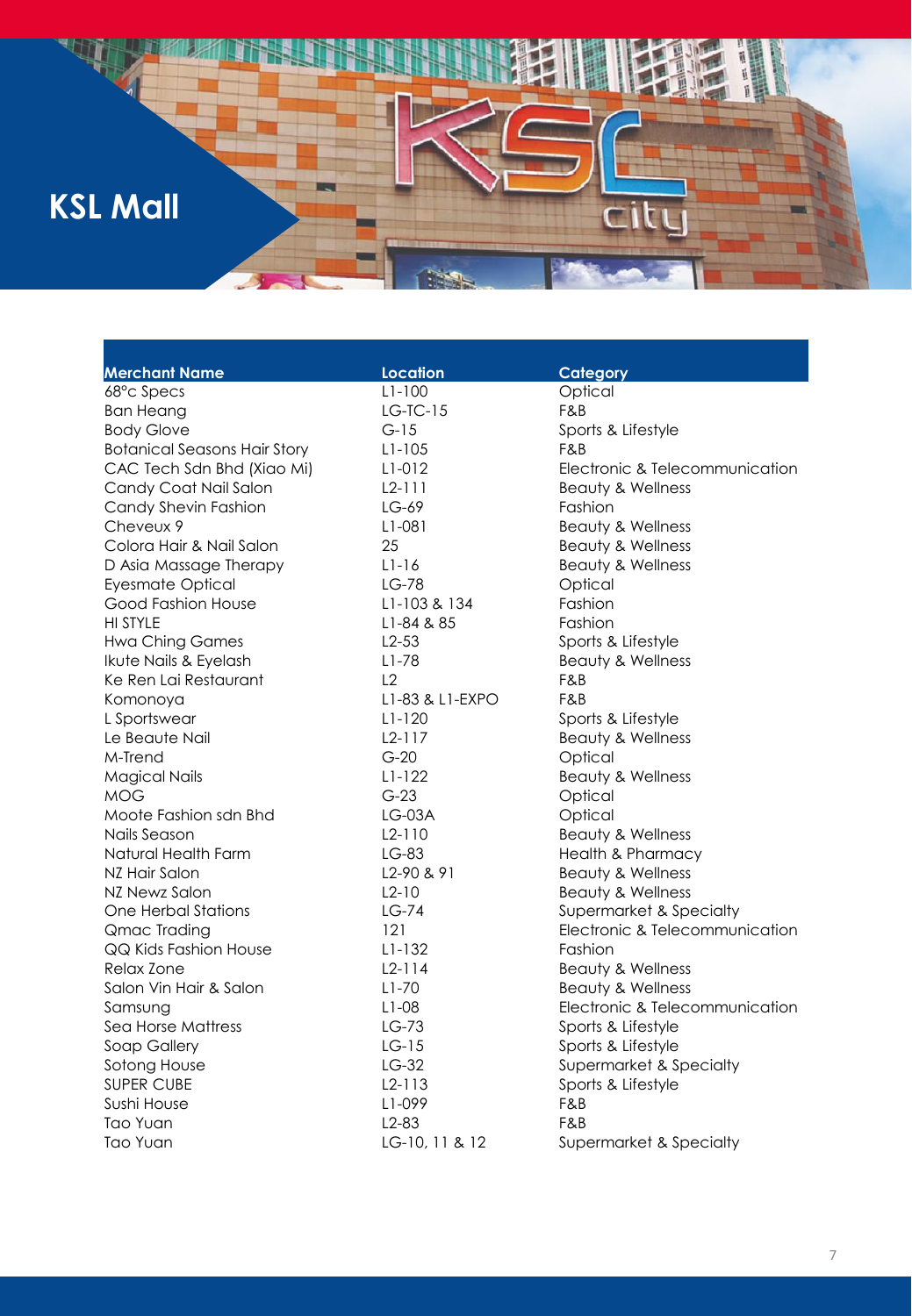

| <b>Merchant Name</b>     | <b>Location</b>     | Category                       |
|--------------------------|---------------------|--------------------------------|
| Team 2 Hair Salon        | $G-003A$            | Beauty & Wellness              |
| U Mobile                 | $11-09$             | Electronic & Telecommunication |
| V Collection             | $L1 - 121$          | Fashion                        |
| Vintage L Salon          | $L2-11 & 8 & 12$    | Beauty & Wellness              |
| Vivo Concept Store       | L <sub>1</sub> -06  | Electronic & Telecommunication |
| VR Hair Studio           | $12-99$             | Beauty & Wellness              |
| VZ Outlet Store          | $L1 - 104$          | Fashion                        |
| Watch Out                | P <sub>10</sub> -01 | Optical                        |
| Westime                  | G-S01 & S04         | Jewellery & Watches            |
| Xiao Ml                  | L1-03&04            | Electronic & Telecommunication |
| Xtyle By Style Salon     | L <sub>1</sub> -013 | Beauty & Wellness              |
| 9 Star Hair & Nail Salon | L1-089              | Beauty & Wellness              |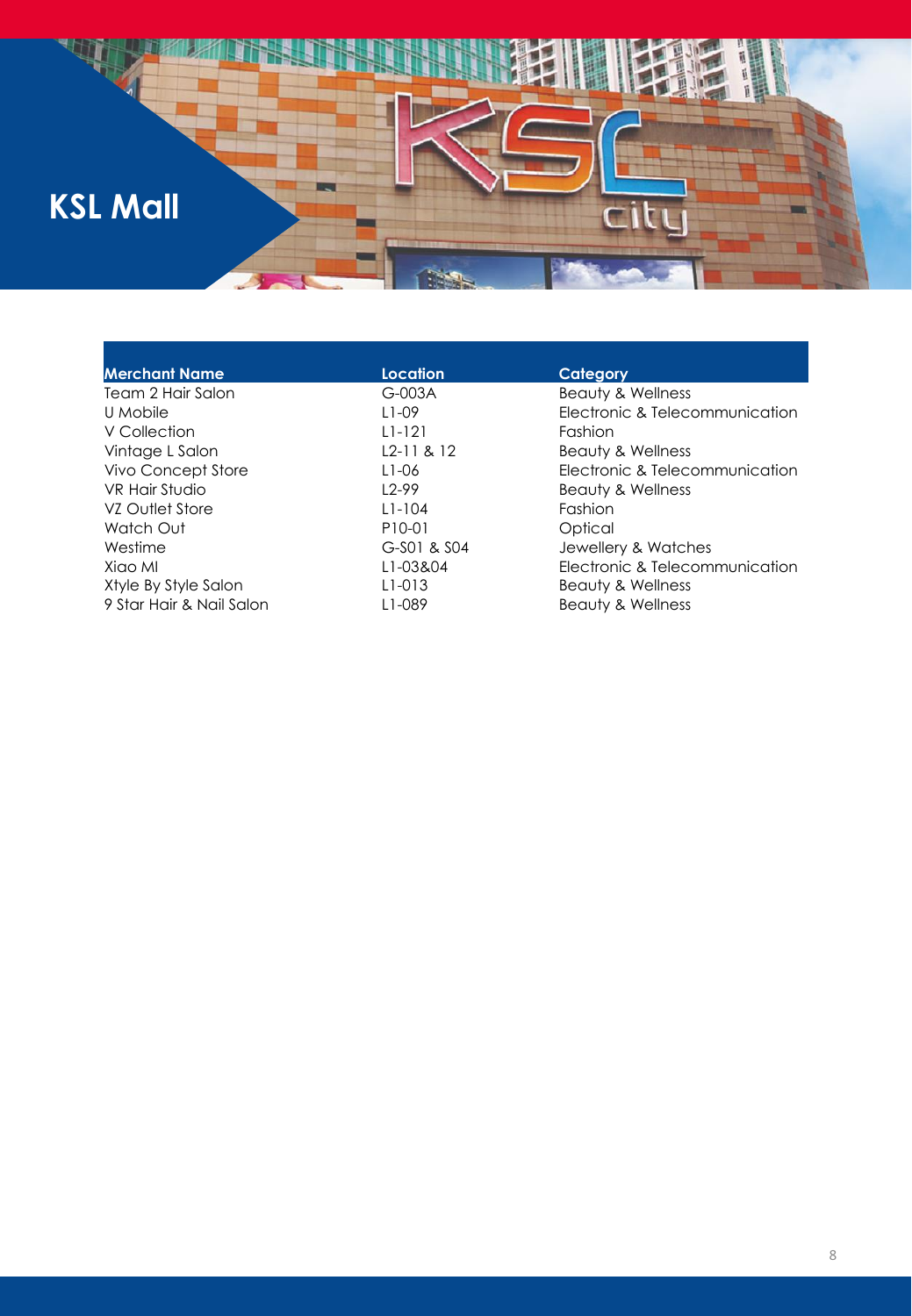

| <b>Merchant Name</b> | Location   | Category                     |
|----------------------|------------|------------------------------|
| Chatime              | $L3-21A$   | Food & Beverages             |
| Food Arcade          | $L2 - 118$ | Food & Beverages             |
| HOME & ME            | $13-24$    | Food & Beverages             |
| llao llao            | $L2-102B$  | Food & Beverages             |
| <b>QUICKNAILS</b>    | $L2M-13$   | <b>Beauty &amp; Wellness</b> |
| Chatime              | $L3-21A$   | Food & Beverages             |